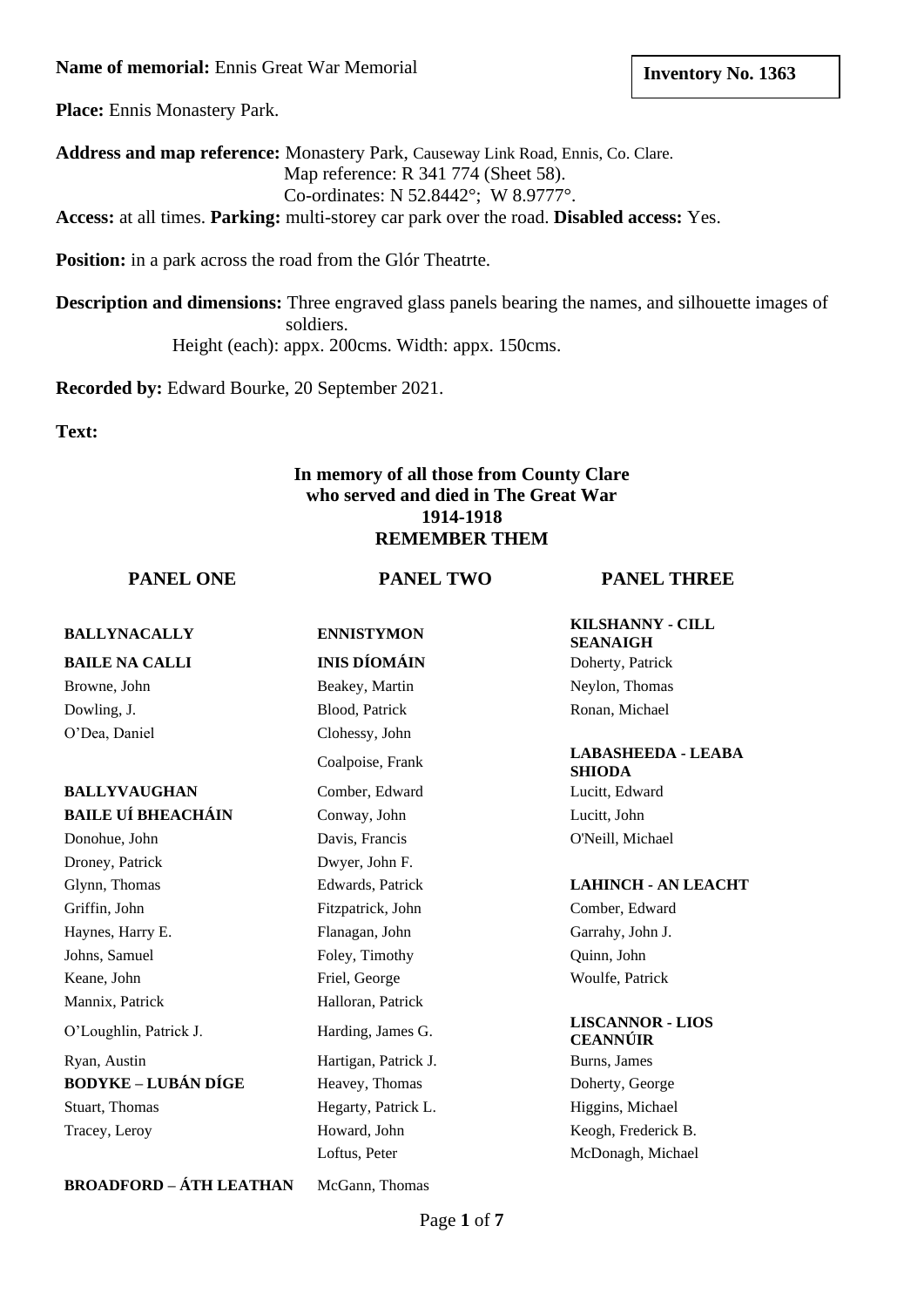Cooney, Michael MacNamara, George **LISDOONVARNA** O'Keeffe, Patrick Neylon, Simon Barron, Patrick Toohey, James **O'Connor**, John **Forster, Robert B.** 

**BUNRATTY – BUN RAITE** O'Loughlin, John Lynch, Patrick Brennan, James O'Sullivan, John Tierney, John J.

### **CARRAIG AN CHABHALTAIGH** Riordan, Patrick Markham, Thomas

Kinsley, Michael Thynne, John McInerney, Patrick Lynch, Thomas Thynne, Michael

**CARRON – AN CARN FEAKLE - FHIACAIL** Allingham, Robert C. O'Brien, Patrick Duggan, Joe Corry, Joseph

### **CLARECASTLE & BALLYLEA** Kelly, P. J. Crawford, William R.

### **DROICHEAD AN CHLÁIR &**  BAILE UÍ AODHA
BAILE UÍ AODHA
BAILE UÍ AODHA
BAILE UÍ AODHA
BAILE UÍ AODHA
BAILE UÍ AODHA

Bayliss, Hubert G. Muldoon, Thomas Earls, Martin Brogan, Thomas **O'Neill, Patrick Foran, William** Browne, Thomas Griffin, Joseph Carroll, William Neylon, Michael Howard, Thomas Cole, Richard Shaughnessy, James Kildea, Michael Considine, Arthur Looney, James Gordon, Francis P. **Eustace, Patrick** C'Loughlin, Thomas Keane, Thomas Murphy, John McMahon, James Ward, Michael Murphy, ? Garry, Joseph

O'Connor, Michael Lenane, James Reidy, John

Hussey, James Corry, Thomas

Barrett, John Minogue, John Doherty, Cornelius

### Burke, Michael **INAGH - EIDHNEACH** Hill, Tom

# Cusack, Oliver **INCH KILMALEY CONNOLLY** Lynch, Martin **INIS BEAG CILL MHÁILLE**<br>**INIS BEAG CILL MHÁILLE**<br>**FIACH RUA**

Howe, Daniel **Griffin**, Steven Sexton, Michael Howe, Thomas McMahon, John Shea, Patrick Keane, Christopher McMahon, Thomas P. Walsh, John Kelly, Thomas **Murphy, John J. MOUNTSHANNON** Maunsell, George W. Murphy, P. J. **BAILE ÚI BHEOLÁIN** McCready, William O'Brien, Peter George, Frederick R. McMahon, J. Russell, Thomas Somers, Cyril D. F.

### McMahon, Michael **KILDYSART- CILL AN DÍSERT**

Murphy, W. J. Clancy, Thomas Clancy, Thomas C'Halloran, Thomas

# McInerney, Thomas MacNamara, Patrick **LIOS DÚIN BHEARNA**

### **CARRIGAHOLT** Riordan, Joseph **MEELICK - MÍLEAC**

Curtin, Lawrence Shannon, Thomas McInerney, Michael

### O'Gorman, John Thynne, Patrick **MILTOWN MALBAY** Sullivan, John Walsh, John **SRÁID NA CATHRACH**

Allingham, Edward

**Moroney**, Martin

McMahon, Thomas Clahane, William **MOYASTA - MAIGH SHEASTA**

### O'Brien, Daniel J. Hastings, Patrick M **MIULLAGH - MULLACH**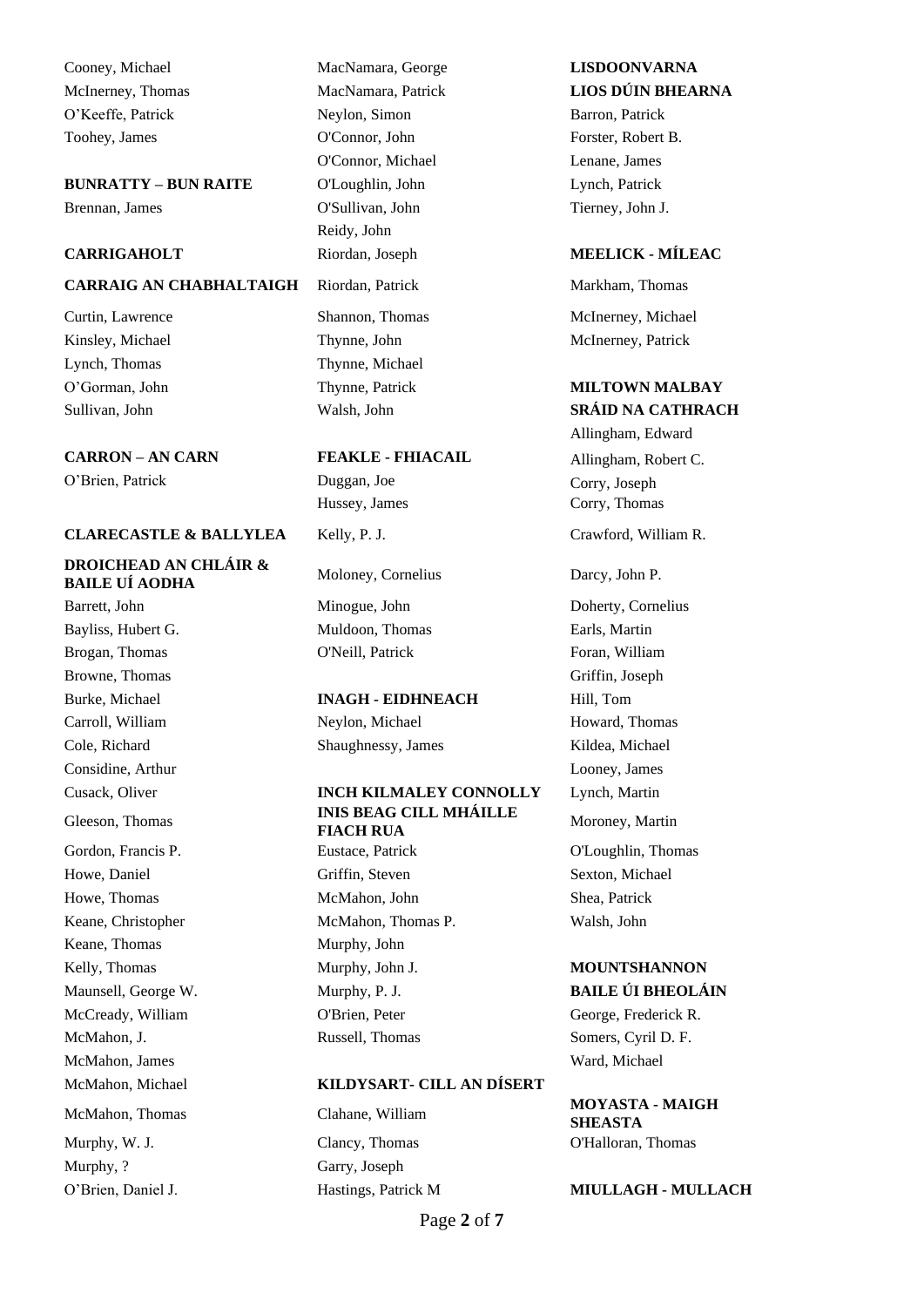O'Donoghue, Cornelius Meehan, Michael Costello, James Power, John Molony, John Molony, John Kelly, John Ryan, James Molony, Patrick McKnight, Thomas Saunders, Francis O'Brien, Martin O'Brien, Thomas Scully, Michael **O'Halloran**, Thomas Shank(s), Joseph Ryan, John P. **NEWMARKET ON** Shaw, Basil C. Vandeleur, Alexander M. **CORA CHAITLÍN** Shaw, Charles Cunneen, John Cunneen, John Cunneen, John Cunneen, John Cunneen, John Cunneen, John Cunneen, John Cunneen, John Cunneen, John Cunneen, John Cunneen, John Cunneen, John Cunneen, John Cunneen, John Cunneen, Joh Sheedy, Patrick **KILFENORA - CILL** Slattery, Francis J. Mulqueen, Jack Hogan, Nellie Stacpoole, George E. G. O'Hare, Austin Hourigan, William

### **CLONLARA – CLUAIN LÁRA KILKEE - CILL CHAOI** McMahon, Patrick S.

Burke, Patrick J. Behan, John Murnane, James Meehan, Daniel Bothwell, George A. Nash, Michael Moloney, John Casey, Peter O'Brien, Desmond Montgomery Lancelot A. Costello, Cornelius Ryan, Thomas J. Shea, Batt Costello, John Somers, Thomas C.

# **COORACLARE –** Falloon, Edward J. Walsh, Charles E. **CUAR AN CHLEÁIR** Watt, Eugene

Chambers, James F. Foran, Michael Sharry, Thomas Considine, Edmund Green, John Reidy, Michael Hassett, Martin Griffin, Michael

### **COROFIN – CORA FINNE** Kelly Blake, John Maloney, Michael

Blood, Bindon **Kenneally, Patrick McCormack, Alfred** McCormack, Alfred Clohessy, Mathew Liddane, Dennis McMahon, Patrick Courtney, Patrick McGreen, Patrick Hourigan, Patrick Morrissey, Patrick **MUILTE UÍ**  Macnamara, Maccon J. Nevin, Patrick Dicks, Thomas Macnamara, Patrick O'Brien, Martin Gore, Annesley Persee, [Persse] Dudley E. C'Brien, Michael J. Hallinan, Michael Hallinan, Michael

**CRATLOE – CHREAT A LACH** O'Neill, Michael **O'GONNELLOE** Bentley, William Russell, Peter **TUATH Ó GCONAILE** Curry, Michael Scully, Martin Coonan, Thomas

**CROSS – AN CHROIS** Smyth, Simon O'Dell, Martin Naughton, John Studdert, Theodore

**FHIONNÚRACH** Forde, John

Donnelly, John Taylor, John A. H.

Breen, Bernard Farnan, Patrick Johnson, Edwin E. Griffin, Thomas O'Halloran, Thomas Leyden, Martin

Shannon, Edward Moloney, Tom

# **FERGUS**

Lyons, Patrick

Breen, Michael J. **Fennell**, James **NEW QUAY - CHÉIBH NEW QUAY** - CHÉIBH **NUA**

### Considine, William Griffin, Patrick **O'BRIENSBRIDGE** O'Dea, Timothy Halloran, Michael **DREOCHEAD UÍ BHRIAIN**

## Dillon, Patrick Meaney, James **O'CALLAGHAN'S MILLS CHEALACHÁIN**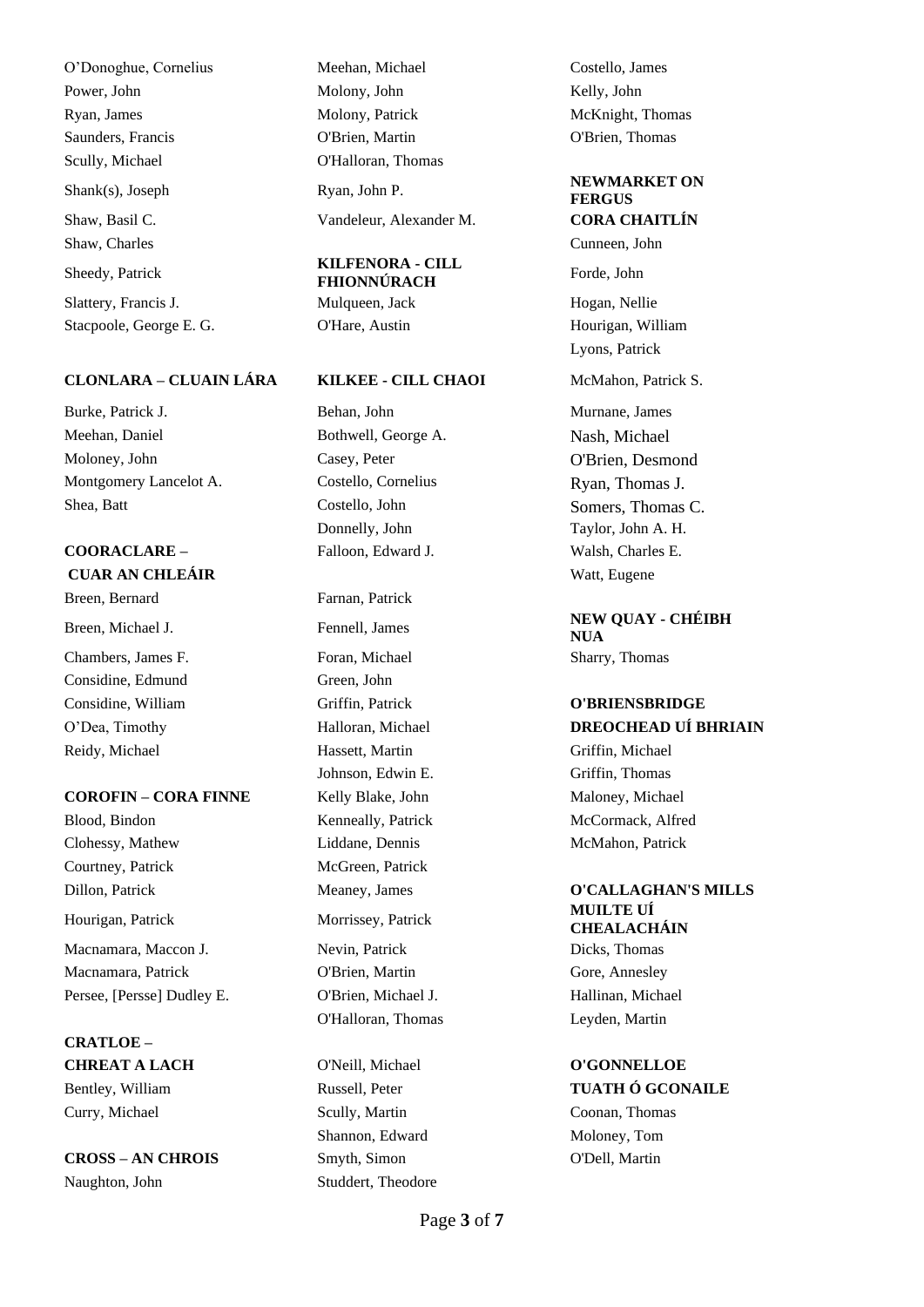**CREE – AN CHRÍOCH** Troy, John Gloster, Francis B. Cunningham, Thomas A. Hartigan, Patrick

Fogarty, John Egan, Michael

**DOOLIN – DÚLAINN KILLALOE - CILL DALUA** Crowe, Martin Woods, John Baird, Robert

O'Brien, Thomas Danaher, Patrick

# **DOORA/BAREFIELD** Flynn, Arthur Blake, Francis

Adams, Herbert G. The Islam Islam Islam Islam Islam Islam Islam Islam Islam Islam Islam Islam Islam Islam Islam Islam Islam Islam Islam Islam Islam Islam Islam Islam Islam Islam Islam Islam Islam Islam Islam Islam Islam Is Baker, Thomas Keogh, John Barry, Michael Keogh, William G. **RUAN - RUÁN** Bergin, Denis Larkin, James O'Shea, Thomas Brady, George Larkin, John Breen, Michael Lynch, Jack **SCATTERY ISLAND** Brogan, John MacLaurin, John H. **INIS CATHAIGH** George Browne, Henry G. Maher, Michael Moran, William Burke, William McEvoy, Michael Butler, Michael McInerney, John Bennett, Patrick Byrne, William McKeogh, J. McKeogh, J. McGee, Michael Cahill, Thomas Muir, Albert Muir, Albert McNamara, Rody Carmody, Daniel Niall, Patrick Mineter, Martin Carpenter, Patrick Noonan, Francis Monogue, John O'Brien Casserley, Thomas Noonan, Joseph Sammon, Pat Cleary, Stephen O'Brien, Patrick Tuohy, Michael Coughlan, Thomas Parker, Ronald E. Ward, Michael Colfer, James R. Quayle, Francis Colgen [sic], Edmond Robertson-Glasgow, A. W. **SIXMILEBRIDGE** Connolly, Thomas Ryan, James **DROICHEAD ABHANN** Conway, Martin **Conway, Martin** Ryan, William **Ó GCEARNAIGH** Conway, Patrick Scanlan, John Baxter, Arthur E. Copeland John Sullivan, John Coleman, Michael

Twomey, Patrick **PARTEEN - PAIRTÍN**

### **KILKISHEN - CILL CHISÍN** Hayes, Denis A.

Baxter, John **QUILTY - COILLTE DOONBEG** – **DÚN BEAG** Blake, Martin McInerney, Martin Killeen, Thomas Byrne, John F. Moloney, Martin Killeen, Timothy Cleary, John J. Moloney, Michael Lernan, Ronald Courtney, Paul Kinsley, Francis O'Brien, John Daly, M. Shannon, Edward Fanning, patrick **QUIN - CUINCHE DÚIRE/GORT LOMAN** Francis, John L. Dolaghty, William L. Cahill, William F. Gissane, James Fogarty, John Hanrahan, John Hogan, Frank Hayes, James Lynch, Thomas J. **Hogan, Patrick** Ireton, Edmund Holmes, William J. McKiernan, Michael **ENNIS – INIS** Hope, Frank O'Grady, Margaret Costello, John **KNOCK - KILLIMER** Collins, Thomas

**CRUSHEEN – CROISÍN** Coffey, John MacNamara, Patrick F.

### **QUERRIN - CUIBHREANN**

### Burley, Michael McGee, Patrick **SCARIFF - AN SCAIRBH**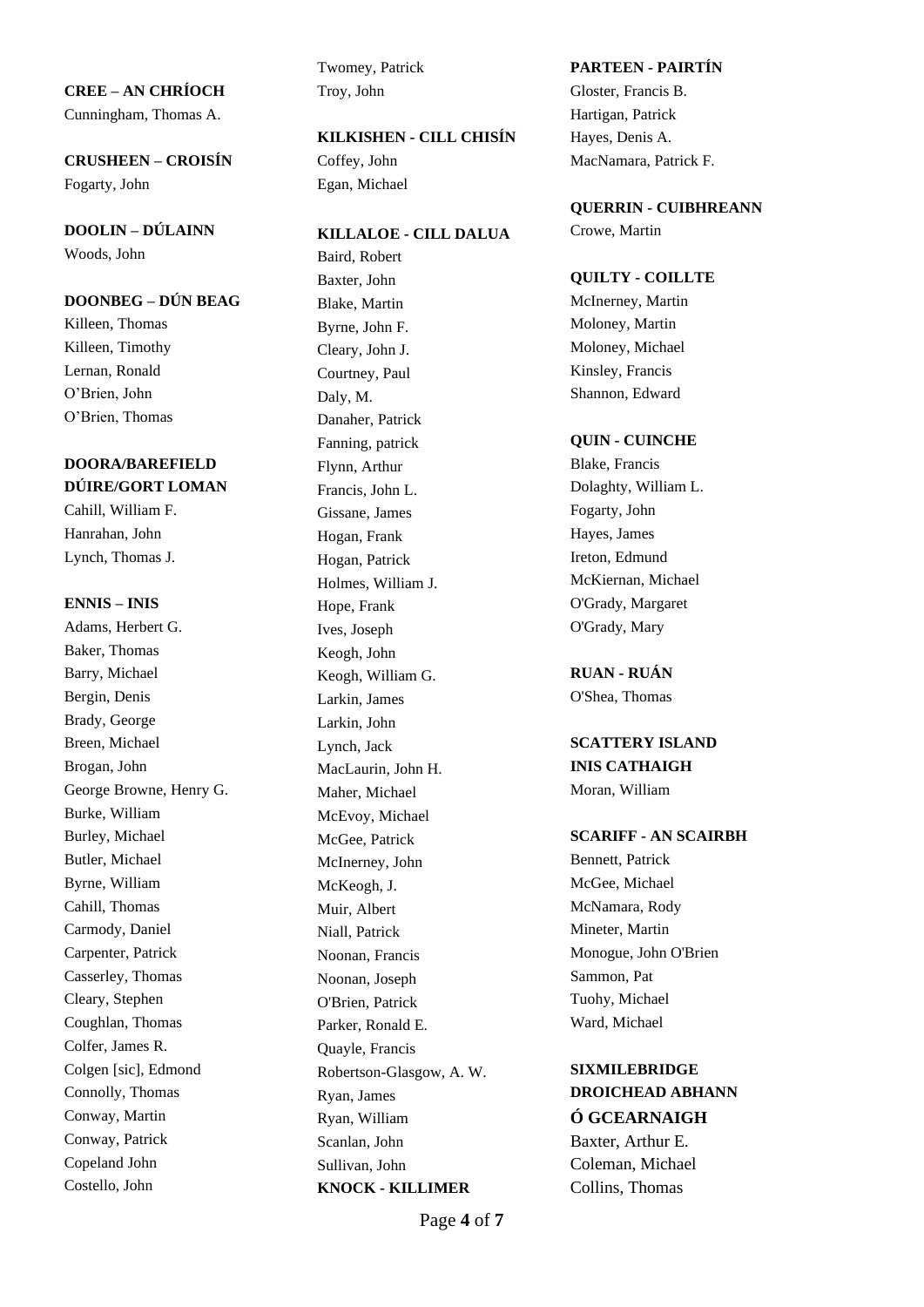Coughlan, Thomas Breen, Michael Lynch, James Crimmins, Patrick Hickman, Henry P. McMahon, Agnes Cullinan, Charles Lahiffe, Michael McMahon, Michael Cullinan, Edward P. Nolan, John M. Morgan, Martin Cullinan, John Moroney, James Cunningham, John Morris, John Mylne, Edward G. Cunningham, Thomas O'Dea, Daniel O'Flynn, Michael J. Cunningham, William Davoren, Nora Fitzpatrick Patrick **Coyne, John** Donellen [sic], Thomas McMahon, Martin Casey, Thomas Donohue, Henry **O'Gorman**, Thomas Duggan, John **KILNABOY -** Conroy, John Ensko, John **CILL INÍNE BAOITH** Conheady, Patrick Falvey, Daniel Duffy, Michael Fitzgibbon, Michael **KILNAMONA -** Fitzgerald, Patrick Flaherty, Patrick **CILL NA MONA** Foley, Patrick Fogerty, John F. C. Barry, Patrick Frazer, Thomas Fogerty, William F. **Halpin, James** Fokes, Henry **KILRUSH - CILL ROIS** Hynes, James Frawley, Patrick **Armstrong, Charles M.** Hynes, Clare Frawley, Peter **Brassil, James** Brassil, James Kane, Robert R. G. Frazer, Robert M. Breen, John Keating, Patrick Gallagher, Thomas Breen, Michael Kenneally, John Gardiner, Thomas Breen, Patrick Molony, Bertram W. Giles, Frederick Brennan, Joseph Pepper, George Griffey, Mathew Browne, Michael Roughan, Edward Guthrie, Michael Buckley, James White, James M. Hallinan, Martin Burke, John Halloran, Michael Hanrahan, James Clancy, William J. McNamara, Peter Hartigan, Martin Coleman, Michael McNamara, William Haugh, Francis Connell, Patrick Hynes, Michael Cooney, Patrick Baker, Thomas Hynes, Michael Copley, Joseph Breslin, Thomas Jones, Andrew Corbett, Michael Browne, Michael Keane, John Coughlan, Michael J. Burke, John

### Coughlan, John **AN CNOC - CILL ÍOMAÍ** Cusack, James

## Cullinan, Robert H. **KILMIHIL - CILL MHICHÍL** Mullins, Michael

## Davis, Thomas **KILMURRY - CILL MHUIRE TUAMGRANEY**  Davoren, Delia FitzMartin Patrick **TUAM GRÉINE**

### Doherty, Michael **KILMURRY McMAHON** McMahon, James Donelan, Martin **CILL MHUIRE MHIC MHATHÚNA**

Fahy, John Whelan, Michael Corbett, John P.

Carey, Daniel

- 
- Devins, Owen Crofton, Edward V. M.

Donellan, James Galvin, Michael **TUBBER - AN TOBAR**

### Doyle, Joseph **TULLA - AN TULACH**

### **WHITEGATE - AN GEATA BÁN**

### Hoare, John J. Conway, Patrick **Co CLARE - AN CLÁR**

Kearney, Michael Cox, Vincent M. Bugler, Thomas R.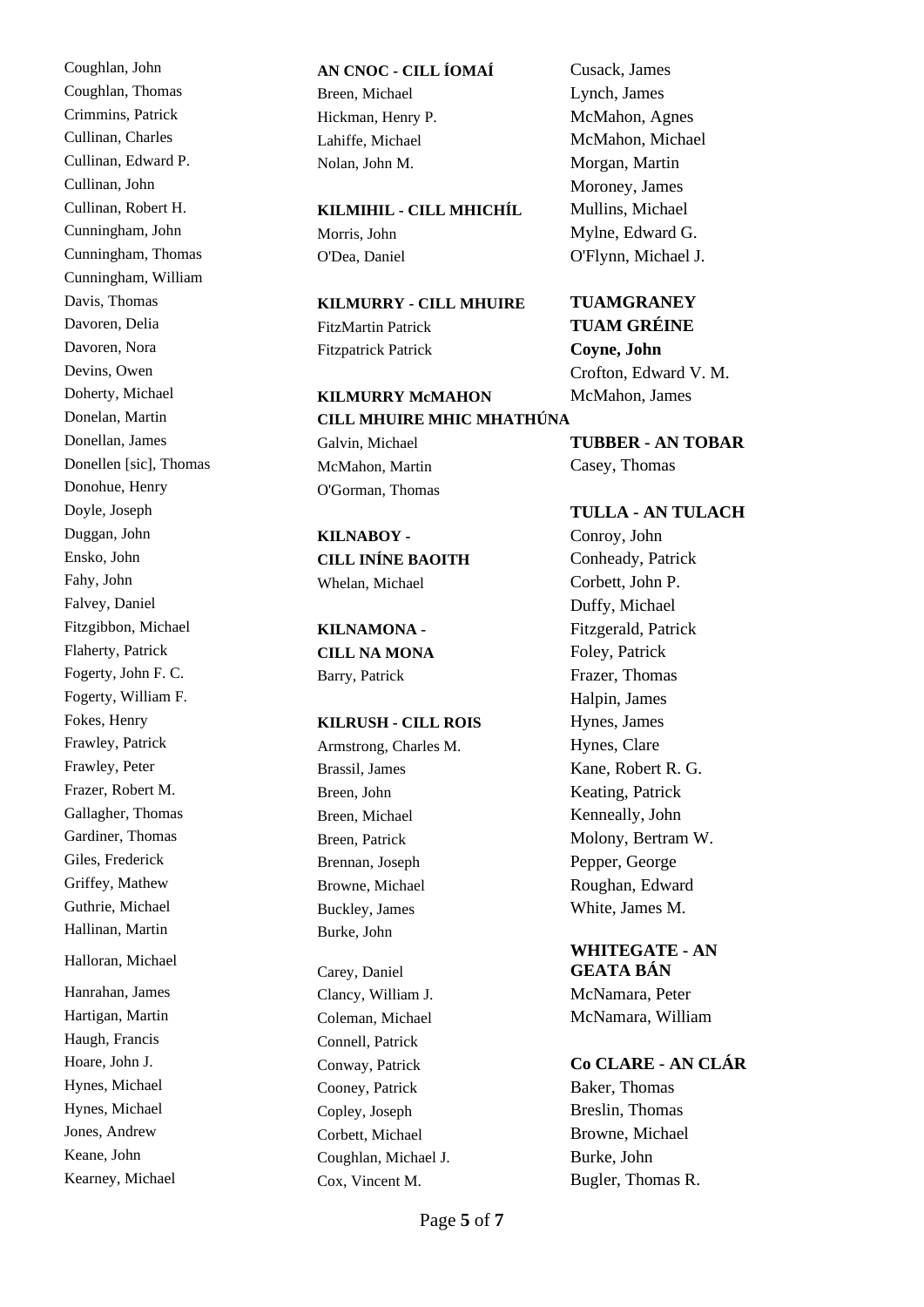Kearney, Patrick Crotty, Thomas Crotty, Thomas Canty, Michael Kelly, Mortimer Cunningham, William Carroll, Corney Kelly, Patrick Cusack, Thomas Cusack, Cheary, Daniel Kerr, Samuel Daly, Michael F. Collins, Edward King, Patrick Deenihan, Thomas Considine, Arthur Leahy, John Delohery, Michael Corry, Richard Leahy, William Donoghue, Thomas Cosgrove, John Mahony, John Enright, James F. Doherty, Edward P. McAuley, John Farrell, Patrick Doherty, George McCarthy, John Fitzgerald, William Donnellan, Timothy McCormack, Christopher Gorman, Martin Donnell, John McCormack, Patrick Griffin, John Dooley, John McDonald, Michael Griffin, Patrick Doyle, P. McMahon, Christopher Hayes, Patrick J. Dwyer, John McMahon, Frederick Hickey, John Eustace, Richard McMahon, John Honan, John Gallagher, John H. McMahon, Patrick Houlihan, Michael Gallagher, John McMahon, Patrick Johnson, William Gleeson, Pat McMahon, Patrick Keane, John Keane, John Glynn, John McMahon, Thomas. Keane, Michael Grogan, Patrick McNamara, Edward J. Kiely, Christopher Hillery, John McNamara, Francis Kiely, Patrick Hough, John McNamara, John King, Thomas C. Howley, Thomas Howley, Thomas McNamara, John Leggatt, Edward Hynes, Terence McNamara, Joseph Lennon, Thomas Keane, Patrick McNamara, Michael F. Lillis, John Kelly, John Moloney, James E. Lynch, Michael Lennane, Frank Moloney, John Lysaght, Thomas Lennon, M. Moloney, Peter MacNamara, Francis J. McConville, Peter R. Molony, Charles F. Madigan, John McNamara, Francis J. Moody, Thomas Mahoney, John Moloney, R. G. Moroney, James Mahoney, Patrick Muir, William A. Morrissey, Walter G. Maloney, Patrick Mulcahy, Patrick Mulcahy, Patrick Mulcahy, Patrick Manning, Patrick Murray, Alfred Mungovan, Patrick McCarthy, Michael O'Brien, Charles Murphy, James McCloskey, Bernard O'Connor, Michael Murray, Michael McDonald, James O'Dea, Patrick J. Nelson, John McDonell, John O'Loughlin, John P. O'Brien, George McGrath, Martin Martin Squirrell, Charles H. O'Brien, Michael McGrath, Martin Martin Tuohey, Edward O'Halloran, William McKnight, Steven Tuohy, Patrick O'Leary, Jack McMahon, Charles O'Leary, Michael McMahon, John O'Meehan, Isidore J. McMahon, Michael O'Shea, J. McMahon, Thomas Perry, George McNamara, Charles Pierce, Michael Meade, Michael Quinlivan, Alfred Mescal, Mark

Nightingale, Edwin A. McGrath, John Redmond, William H. K.